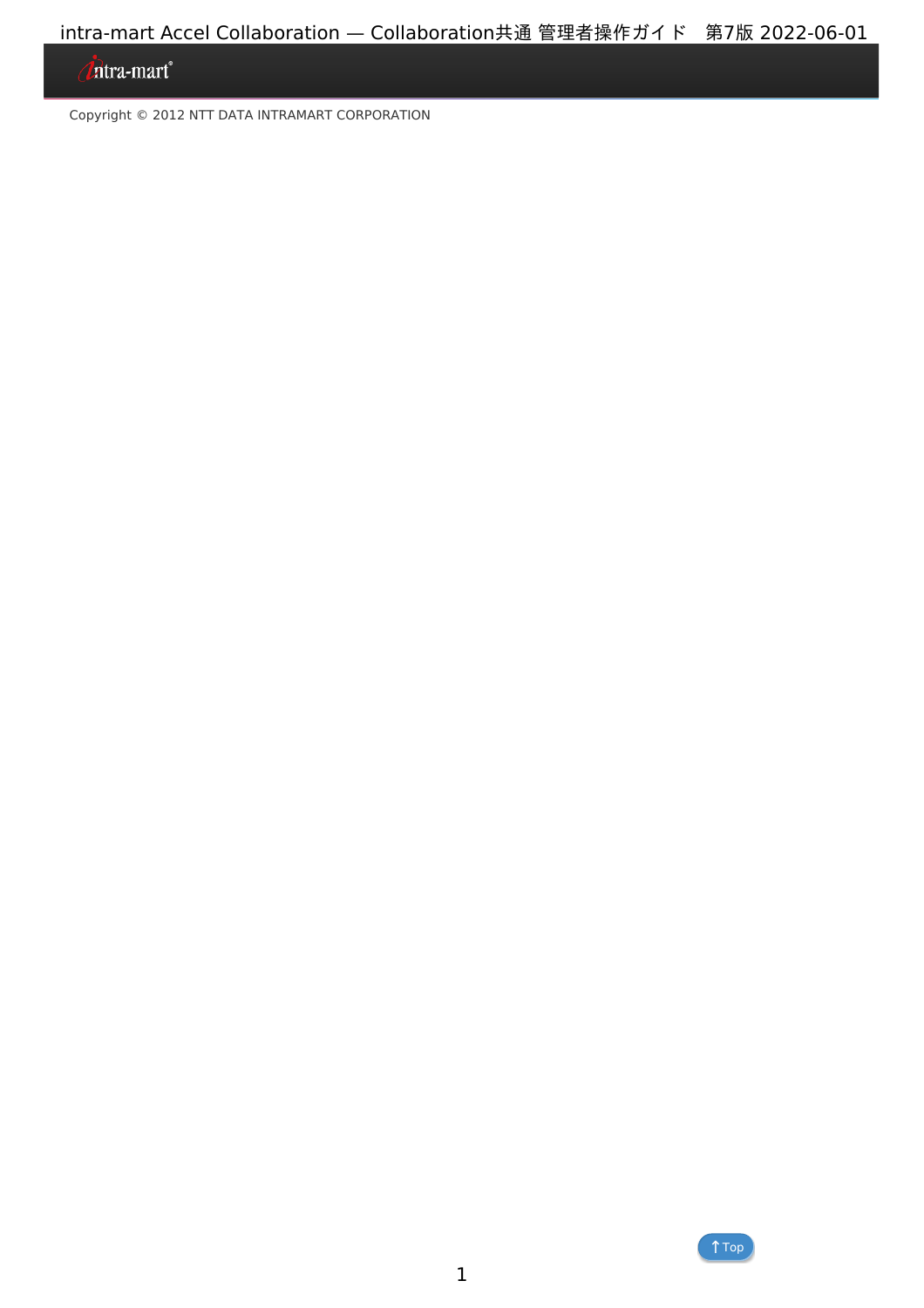- <span id="page-1-0"></span>1. 改訂情報
- 2. 管理者について
- 3. 基本編
	- 3.1. ジョブを設定する
	- 3.2. ログを設定する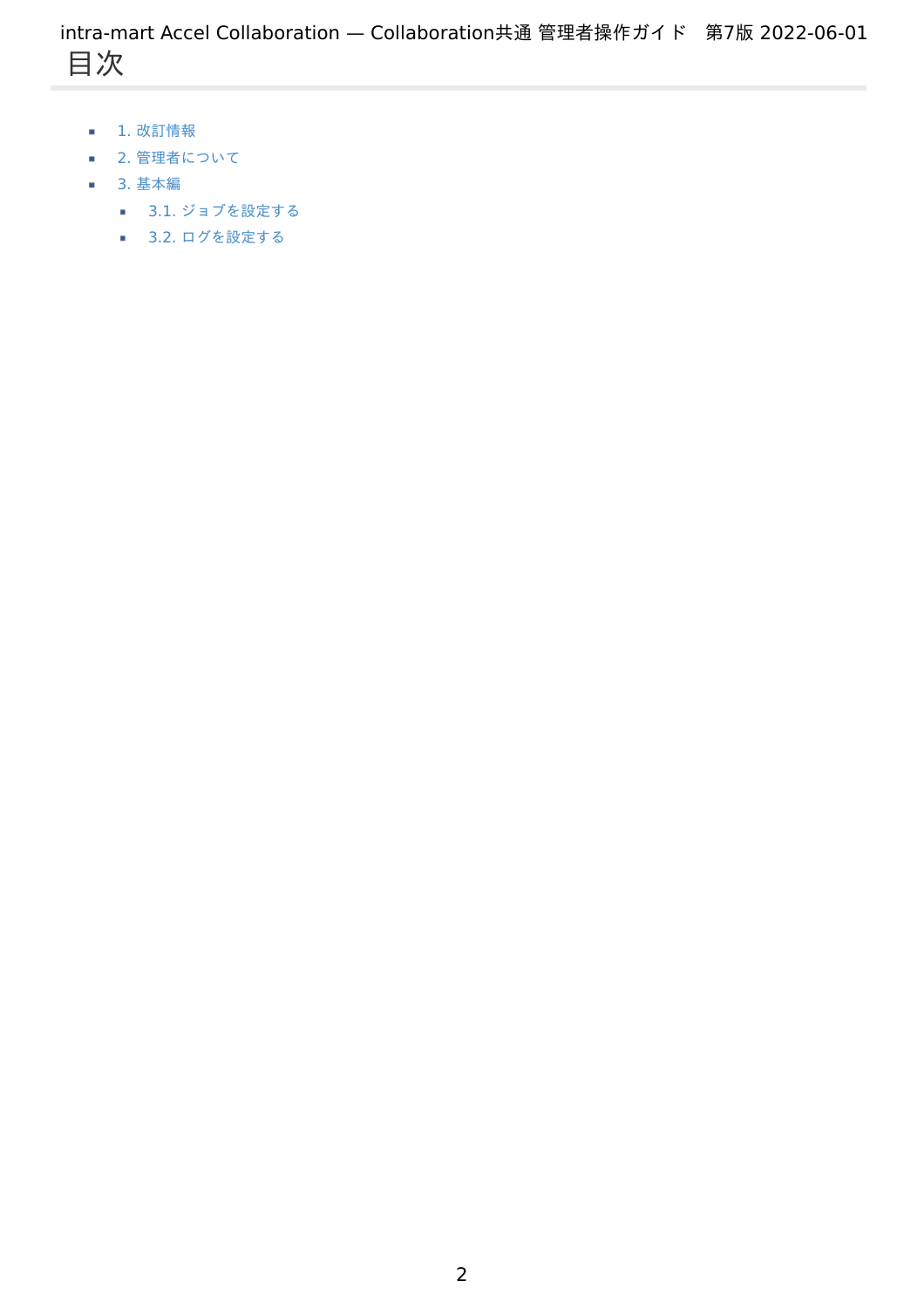| 変更年月日      | 変更内容                                                |
|------------|-----------------------------------------------------|
| 2012-11-01 | 初版                                                  |
| 2015-04-01 | 第2版 下記を追加しました。                                      |
|            | 「 <i>ジョブを設定する</i> 」について追記。<br>×.                    |
| 2015-08-01 | 第3版 下記を追加しました。                                      |
|            | 「 <i>ジョブを設定する</i> 」について追記。<br>×.                    |
| 2016-04-01 | 第4版 下記を追加しました。                                      |
|            | 「ログを設定する」について、ログに関する説明を追加。<br>×.                    |
| 2019-12-01 | 第5版 下記を追加しました。                                      |
|            | 「 ログを設定する 」のim logger iac.xmlの内容について、immediateFlush |
|            | タグをencoderタグ配下からappenderタグ配下に修正。                    |
| 2020-12-01 | 第6版 下記を追加しました。                                      |
|            | 英語ロケール画像を追加。<br>×.                                  |
| 2022-06-01 | 第7版 下記を追加しました。                                      |
|            | 電子会議室・アンケートはCollaboration管理者に対応していない旨を追記。<br>٠      |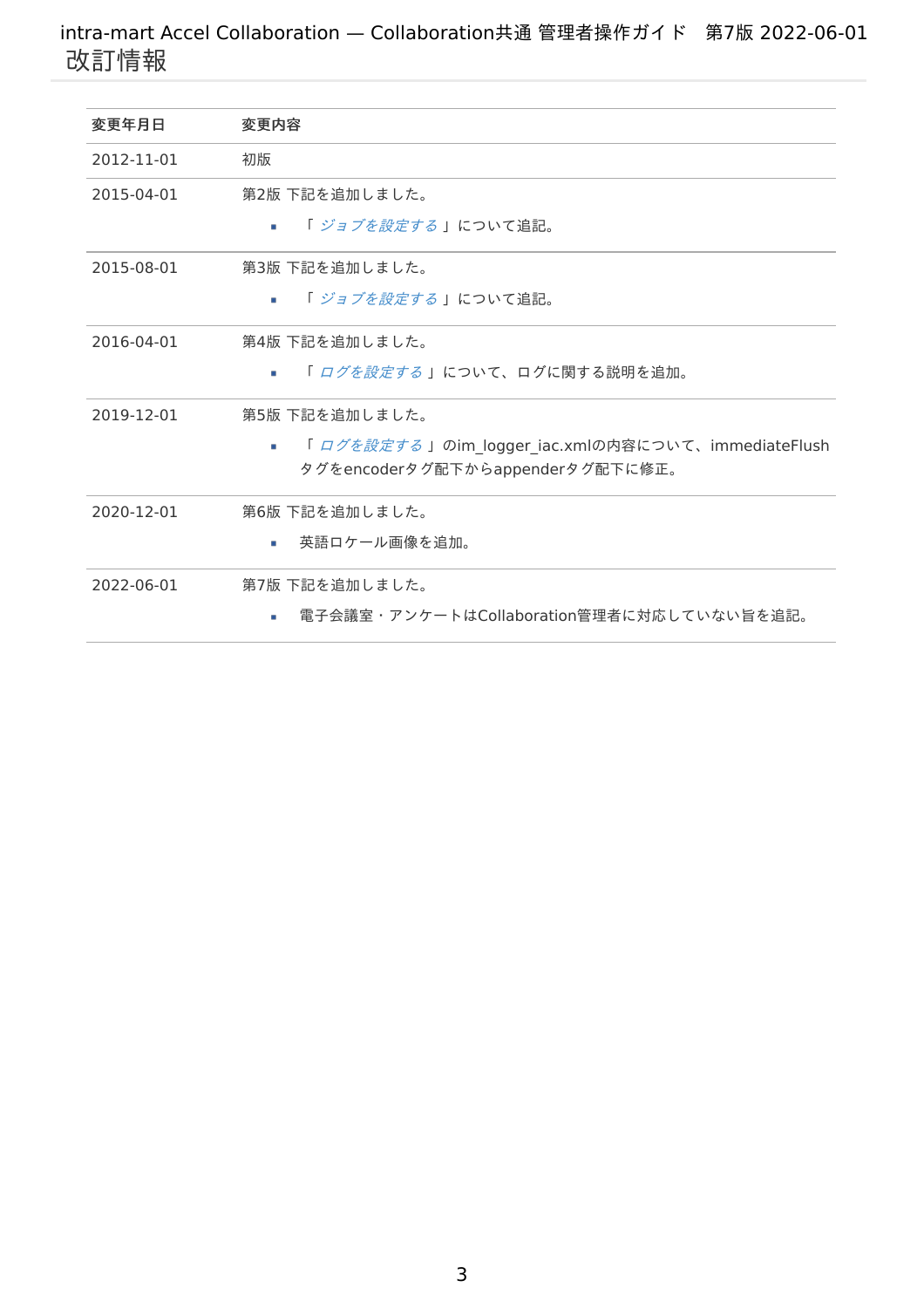管理者は、ユーザが各機能を利用するためのマスタ情報を管理します。 また、ユーザが登録したデータの参照・操作が行えます。

#### 管理者には以下の2種類があります。

| 管理者              | 説明                                                                                                                                 |
|------------------|------------------------------------------------------------------------------------------------------------------------------------|
| Collaboration管理者 | 全てのマスタ情報の管理、およびデータの操作ができます。                                                                                                        |
|                  | Collaboration管理者の権限をユーザに与える場合は、与えたいユーザに<br>「Collaboration管理者」ロールを設定してください。<br>ユーザへのロール設定方法については「 IM-共通マスタ 管理者操作ガイド I<br>を参照してください。 |
| 各機能毎の管理者         | 各管理者が所属する会社のマスタ情報の管理、およびデータの操作ができま<br>す。<br>詳細は各機能の管理者操作ガイドを参照してください。                                                              |

## コラム

H.

Collaboration管理者が操作できる会社は、 intra-mart Accel Platform の認可機能で許可された会社 のみ操作可能です。

## コラム

intra-mart Accel Collaboration を利用するユーザに、アプリケーションライセンスを付与する必要が あります。

ユーザの登録・編集画面の「ロール」タブにて、アプリケーションライセンスを付与してください。

|                                                                                        | Thtra-r コアプリケーション検索 - Google Chrome                                                                                                                                                                                                     |                                                                          |                          |
|----------------------------------------------------------------------------------------|-----------------------------------------------------------------------------------------------------------------------------------------------------------------------------------------------------------------------------------------|--------------------------------------------------------------------------|--------------------------|
| ユーザー<br>$\mathbb D$                                                                    | アプリケーション検索                                                                                                                                                                                                                              |                                                                          |                          |
| 1999/12/13<br>基本<br>O-<br>liac_manager<br>$\left  \cdot \right $<br>アブ<br><b>CSUSD</b> | intra-mart Accel Collaborat ^<br>アプリケーション<br>アプリケーションID アプリケーション名<br>ライセンス<br><b>CSUSD</b><br>intra-mart Accel Collaboration<br>13 / Infinity<br>$\blacktriangleright\!\!>$<br>$\blacktriangleright$<br>$\blacktriangleleft$<br>$\prec$ | $30^{\circ}$<br>$\bar{\hat{\tau}}$<br>$^\uparrow$<br>$\uparrow$<br>$\pm$ | 図閉じる<br>2000/12/12<br>自崇 |
| $\overline{4}$                                                                         | 決定                                                                                                                                                                                                                                      |                                                                          | 更新                       |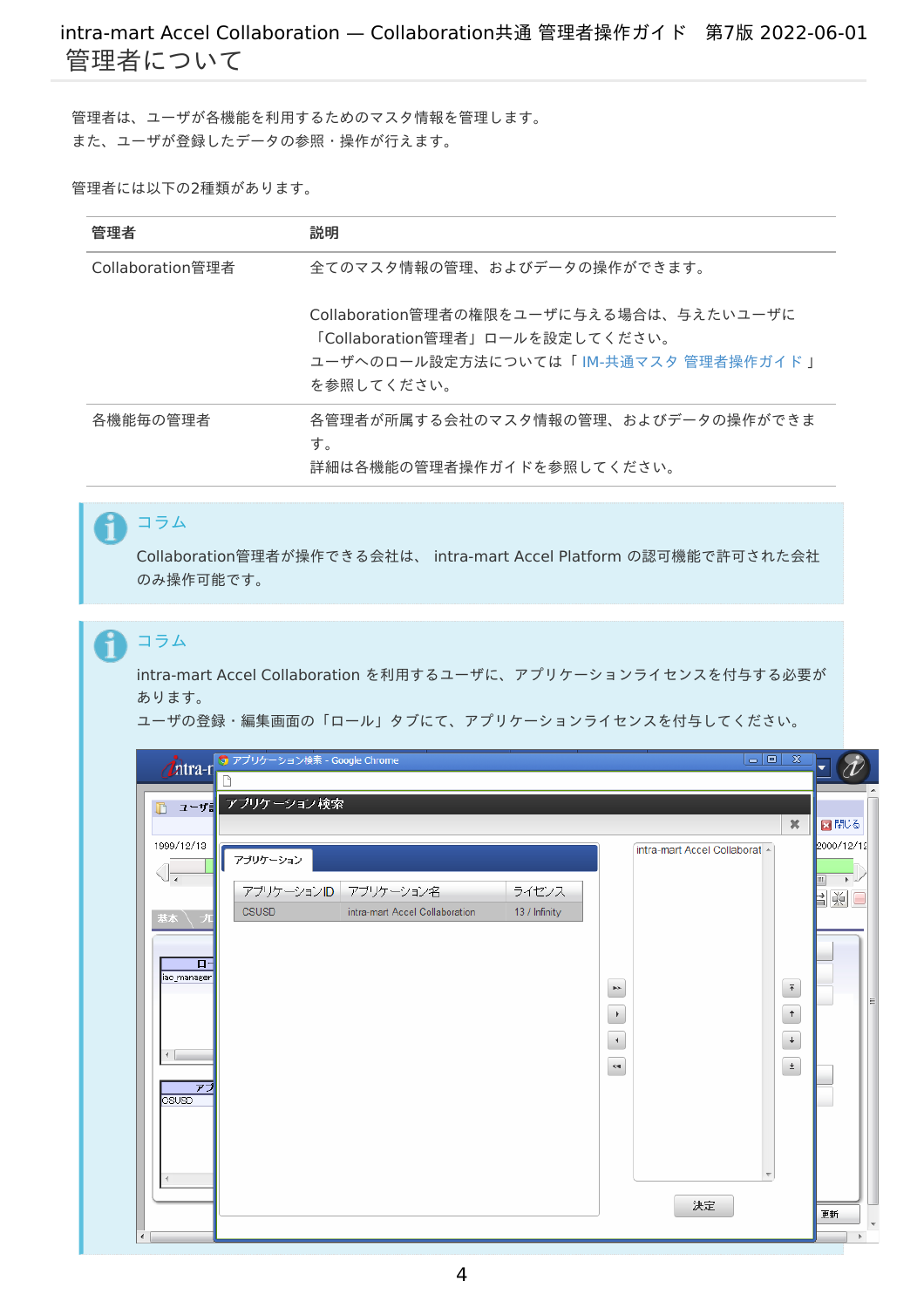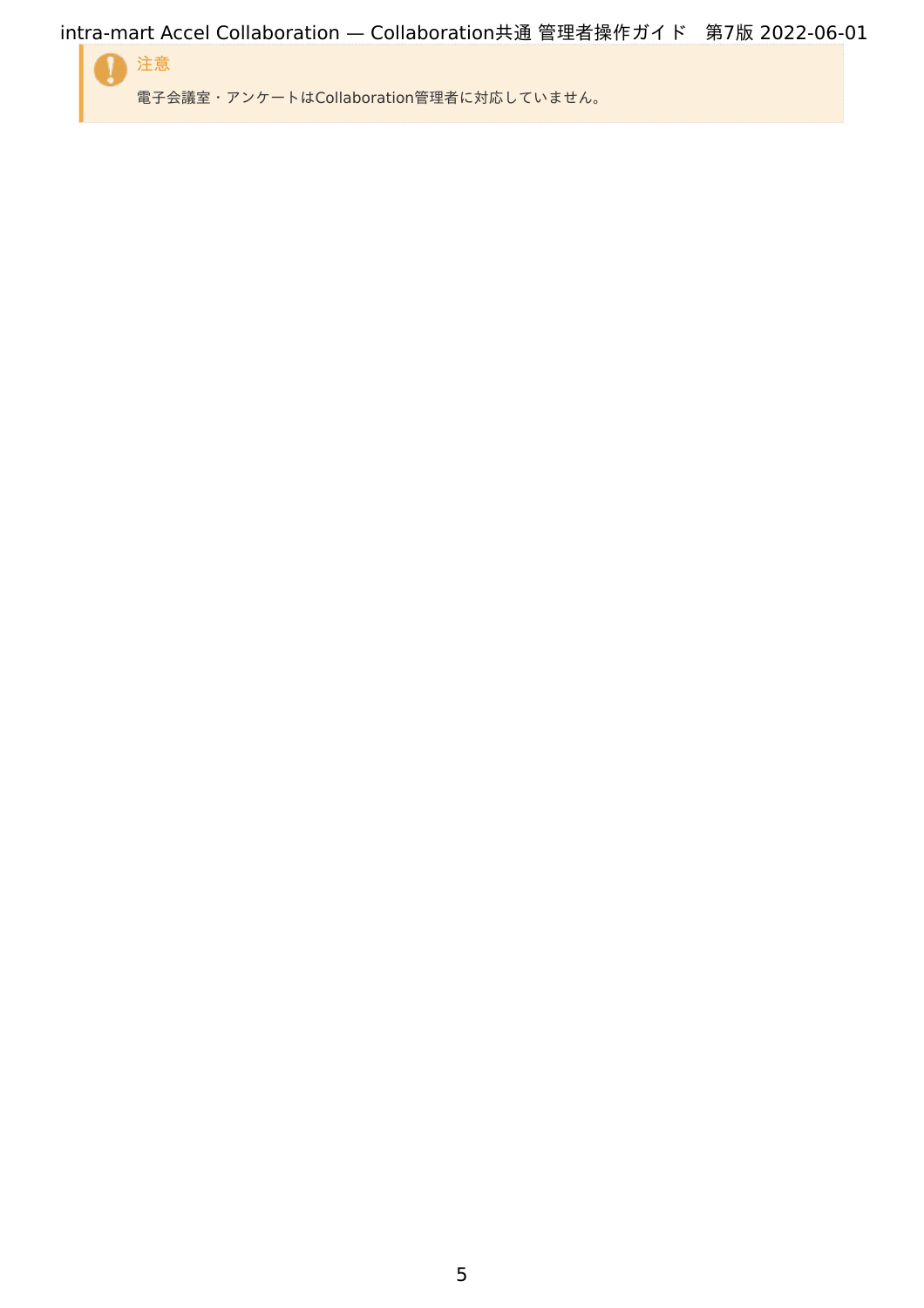## <span id="page-5-0"></span>ジョブを設定す[る](#page-5-0)

intra-mart Accel Collaboration の共通機能として、以下のジョブが利用可能です。

個人通知設定移行

intra-mart Accel Collaboration 2014 Winter 以前に設定した「個人設定(全般)」の設定を「メッセー ジ通知設定」へと移行します。

このジョブは intra-mart Accel Collaboration 2014 Winter 以前から、intra-mart Accel Collaboration 2015 Spring 以降へアップデートする際に一度だけ実行してください。

## 注意

移行対象となる通知先は「ApplicationBox」と「メール」のみです。 その他の通知先については「メッセージ通知設定」の初期値が適用されます。

# 注意

intra-mart Accel Collaboration 2014 Winter 以前に「個人設定(全般)」の設定を行っていなかっ た場合は、「メッセージ通知設定」の初期値が適用されます。

## 注意

本機能の実行前に「個人設定(全般)」の設定に対して変更を行った場合は、「ApplicationBox」と 「メール」の通知設定がすべて「通知しない」設定が適用されます。 その他の通知先の通知設定については、「メッセージ通知設定」の初期値が適用されます。

#### コラム

ジョブネット操作に関しては「テナント管理者 操作ガイド」-[「ジョブを設定する](http://www.intra-mart.jp/document/library/iap/public/operation/tenant_administrator_guide/texts/basic_guide/basic_guide_14.html)」の「ジョブネット を設定する」項を参照してください。

## コラム

「個人設定(全般)」に関しては 「 intra-mart Accel Collaboration 共通 ユーザ操作ガイド」 - 「通 [知の受取設定を行う」を参照してください。](http://www.intra-mart.jp/document/library/iac/public/iac_core/iac_core_user_guide/texts/basic_guide/basic_guide_1.html)

#### コラム

「メッセージ通知設定」に関しては 「ユーザ操作ガイド」 - [「メッセージ通知の設定を行う](http://www.intra-mart.jp/document/library/iap/public/operation/user_guide/texts/basic_guide/basic_guide_10.html)」を参照し てください。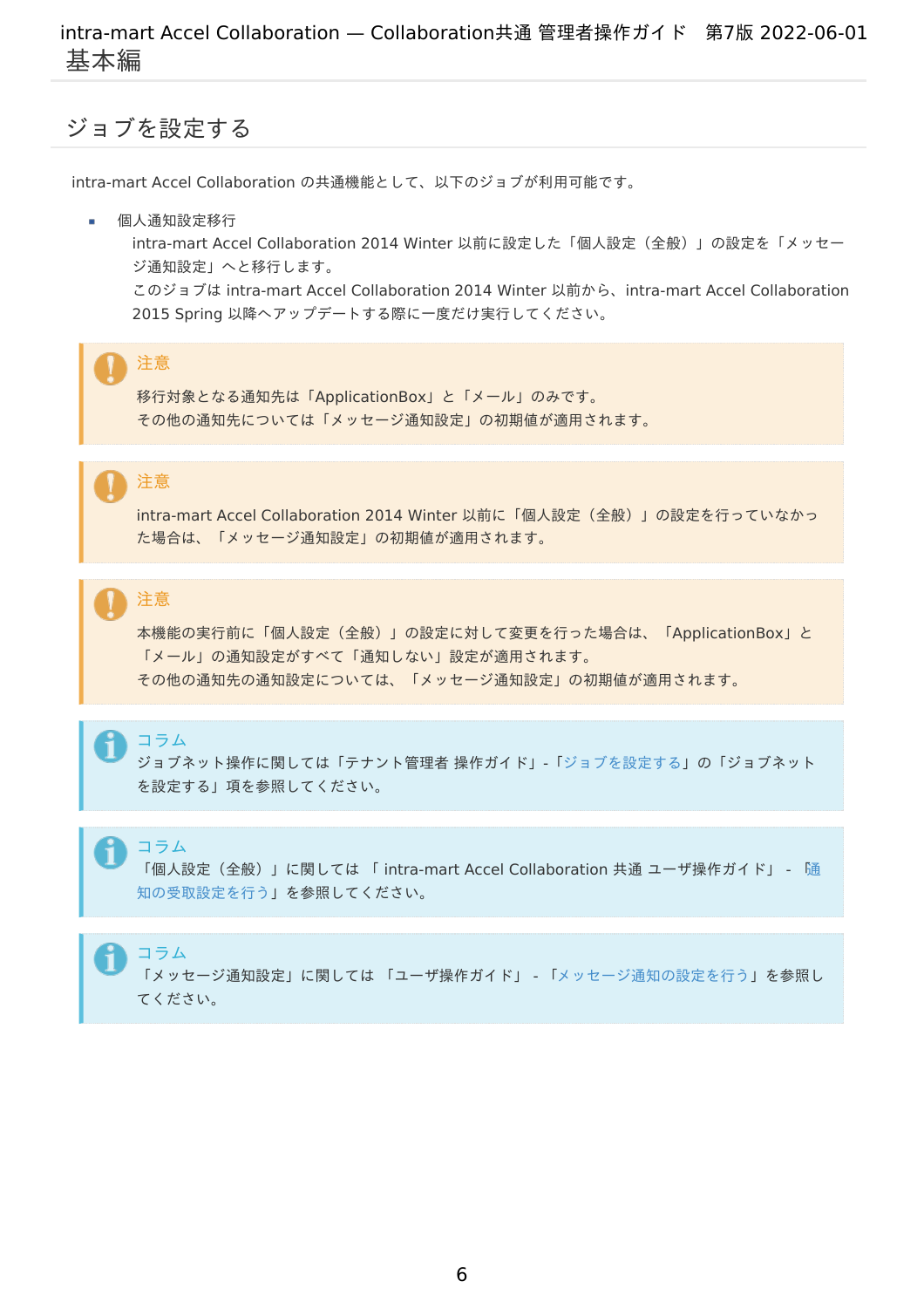| intra-mart Accel Collaboration — Collaboration共通 管理者操作ガイド 第7版 2022-06-01           |  |
|------------------------------------------------------------------------------------|--|
| コラム                                                                                |  |
| メッセージ通知におけるテンプレートの文言をカスタマイズする場合、それぞれ以下の方法にて編集を                                     |  |
| 行ってください。                                                                           |  |
| ・ メールのテンプレートは IM-Juggling の設定ファイルタブよりカスタマイズを行いたい機能のテン                              |  |
| プレートを出力して編集を行ってください。                                                               |  |
| · ApplicationBox、IM-Notice等の通知のテンプレートは、war展開後に下記に配置されるフォルダ内<br>の該当ファイルの編集を行ってください。 |  |
|                                                                                    |  |
| <applicationboxのテンプレートを変更する場合></applicationboxのテンプレートを変更する場合>                      |  |
| <パブリックストレージパス>/im_template/jp.co.intra_mart.collaboration/<機能id>/apb               |  |
| <im-notice等のテンプレートを変更する場合></im-notice等のテンプレートを変更する場合>                              |  |
| <パブリックストレージパス>/im template/jp.co.intra mart.collaboration/<機能id>/std               |  |
| (※)機能idで入る文字は以下の通りです。                                                              |  |
| sch/evt ··· スケジュール機能のイベント通知                                                        |  |
| sch/rmd ··· スケジュール機能のリマインダ―通知                                                      |  |
| sch/sch ··· スケジュール機能のスケジュール通知                                                      |  |
| sch/sum ··· スケジュール機能のサマリー通知                                                        |  |
| tod · · · ToDo通知                                                                   |  |
| msg ・・・ 伝言メモ通知                                                                     |  |
| inf · · · インフォメーション通知                                                              |  |
| fil ··· ファイルライブラリ通知                                                                |  |
| wos ··· ワークスペース通知                                                                  |  |
|                                                                                    |  |
|                                                                                    |  |

## ログを設定す[る](#page-10-0)

目次

- <span id="page-6-3"></span><span id="page-6-2"></span><span id="page-6-1"></span><span id="page-6-0"></span>intra-mart Accel [Collaboration](#page-10-1) のログ設定  $\mathbf{r}$ 
	- [IAC\\_LOG](#page-11-0)
	- **IAC [ACL\\_LOG](#page-12-0)**
	- **IAC [RESPONSE\\_LOG](#page-13-0)**
	- **I**AC [AUTHZ\\_LOG](#page-13-1)

## <span id="page-6-4"></span>intra-mart Accel [Collaboration](#page-6-0) のログ設定

intra-mart Accel Collaboration で出力されるログの設定内容について記述します。

モジュール intra-mart Accel Collaboration ログ

設定場所 %CONTEXT\_PATH%/WEB-INF/conf/log/im\_logger\_iac.xml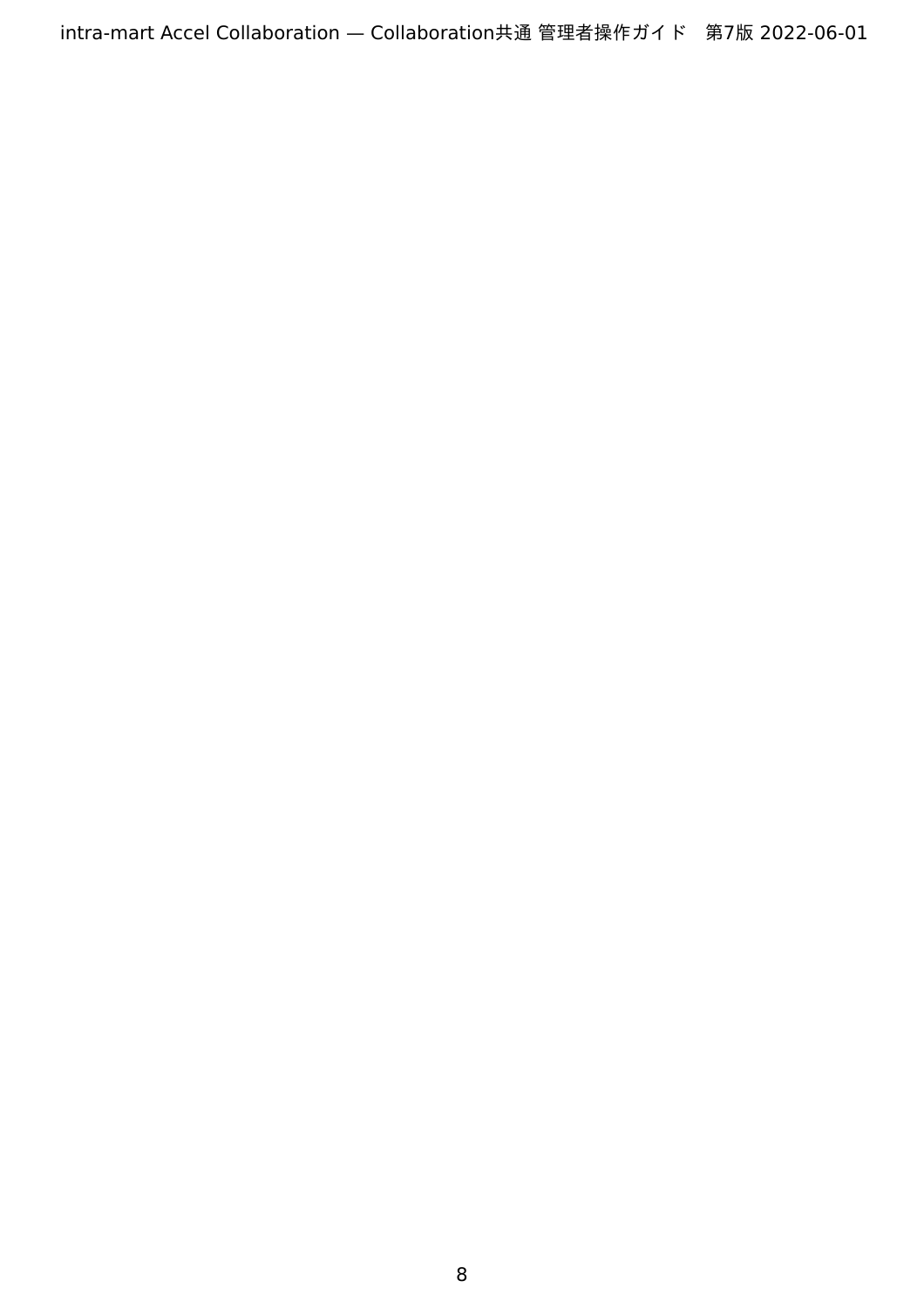| 1             | <included></included>                                                                                                                                                          |
|---------------|--------------------------------------------------------------------------------------------------------------------------------------------------------------------------------|
| 2             |                                                                                                                                                                                |
| 3             | $-- IAC LOG -->$                                                                                                                                                               |
| 4             | <appender class="ch.qos.logback.core.rolling.RollingFileAppender" name="IAC"></appender>                                                                                       |
| 5             | <file>\${im.log}/product/collaboration/iac.log</file>                                                                                                                          |
| 6             | <append>true</append>                                                                                                                                                          |
| 7             |                                                                                                                                                                                |
| 8             | $\lt!$ !--                                                                                                                                                                     |
| $\mathcal{Q}$ | <rollingpolicy class="ch.gos.logback.core.rolling.TimeBasedRollingPolicy"></rollingpolicy>                                                                                     |
| 10            | <filenamepattern></filenamepattern>                                                                                                                                            |
| 11            | \${im.log}/product/collaboration/iac-%d{yyyy-MM-dd}.log                                                                                                                        |
| 12            |                                                                                                                                                                                |
| 13<br>14      |                                                                                                                                                                                |
|               | $\rightarrow$                                                                                                                                                                  |
| 15            |                                                                                                                                                                                |
| 16<br>17      | <rollingpolicy class="ch.qos.logback.core.rolling.FixedWindowRollingPolicy"><br/><filenamepattern>\${im.log}/product/collaboration/iac%i.log</filenamepattern></rollingpolicy> |
| 18            | <minindex>1</minindex>                                                                                                                                                         |
| 19            | <maxindex>5</maxindex>                                                                                                                                                         |
| 20            |                                                                                                                                                                                |
| 21            |                                                                                                                                                                                |
| 22            | <triggeringpolicy class="ch.gos.logback.core.rolling.SizeBasedTriggeringPolicy"></triggeringpolicy>                                                                            |
| 23            | <maxfilesize>10MB</maxfilesize>                                                                                                                                                |
| 24            |                                                                                                                                                                                |
| 25            |                                                                                                                                                                                |
| 26            | <encoder class="ch.qos.logback.core.encoder.LayoutWrappingEncoder"></encoder>                                                                                                  |
| 27            | <layout< th=""></layout<>                                                                                                                                                      |
| 28            | class="jp.co.intra_mart.common.platform.log.layout.OutputStackTracePatternLayout">                                                                                             |
| 29            | <pattern>[%d{yyyy-MM-dd HH:mm:ss.SSS}] [%thread] %-5level %X{iac.log.class}</pattern>                                                                                          |
| 30            | %X{tenant.id} %X{log.id} %X{request.id} - [%X{log.message.code}]                                                                                                               |
| 31            | %msg%nopex%n                                                                                                                                                                   |
| 32            |                                                                                                                                                                                |
| 33            | <enableoutputstacktrace>true</enableoutputstacktrace>                                                                                                                          |
| 34            | <stacktracedir>\${im.log}/product/collaboration/exception/</stacktracedir>                                                                                                     |
| 35            | <stacktracefilename>'exception 'yyyy-MM-dd HH-mm-</stacktracefilename>                                                                                                         |
| 36            | ss' %logId.log'                                                                                                                                                                |
| 37            |                                                                                                                                                                                |
| 38            |                                                                                                                                                                                |
| 39            | <immediateflush>true</immediateflush>                                                                                                                                          |
| 40            |                                                                                                                                                                                |
| 41            |                                                                                                                                                                                |
| 42            | $-- IAC ACL LOG -->$                                                                                                                                                           |
| 43            | <appender class="ch.qos.logback.core.rolling.RollingFileAppender" name="IAC ACL"></appender>                                                                                   |
| 44            | <file>\${im.log}/product/collaboration/iac_acl.log</file>                                                                                                                      |
| 45            | <append>true</append>                                                                                                                                                          |
| 46            |                                                                                                                                                                                |
| 47            | $\lt!$ !--                                                                                                                                                                     |
| 48            | <rollingpolicy class="ch.qos.logback.core.rolling.TimeBasedRollingPolicy"></rollingpolicy>                                                                                     |
| 49            | <filenamepattern></filenamepattern>                                                                                                                                            |
| 50            | \${im.log}/product/collaboration/iac-%d{yyyy-MM-dd}.log                                                                                                                        |
| 51<br>52      |                                                                                                                                                                                |
| 53            | <br>-->                                                                                                                                                                        |
| 54            |                                                                                                                                                                                |
| 55            | <rollingpolicy class="ch.qos.logback.core.rolling.FixedWindowRollingPolicy"></rollingpolicy>                                                                                   |
| 56            | <filenamepattern>\${im.log}/product/collaboration/iac acl%i.log</filenamepattern>                                                                                              |
| 57            | <minindex>1</minindex>                                                                                                                                                         |
| 58            | <maxindex>5</maxindex>                                                                                                                                                         |
| 59            |                                                                                                                                                                                |
| 60            |                                                                                                                                                                                |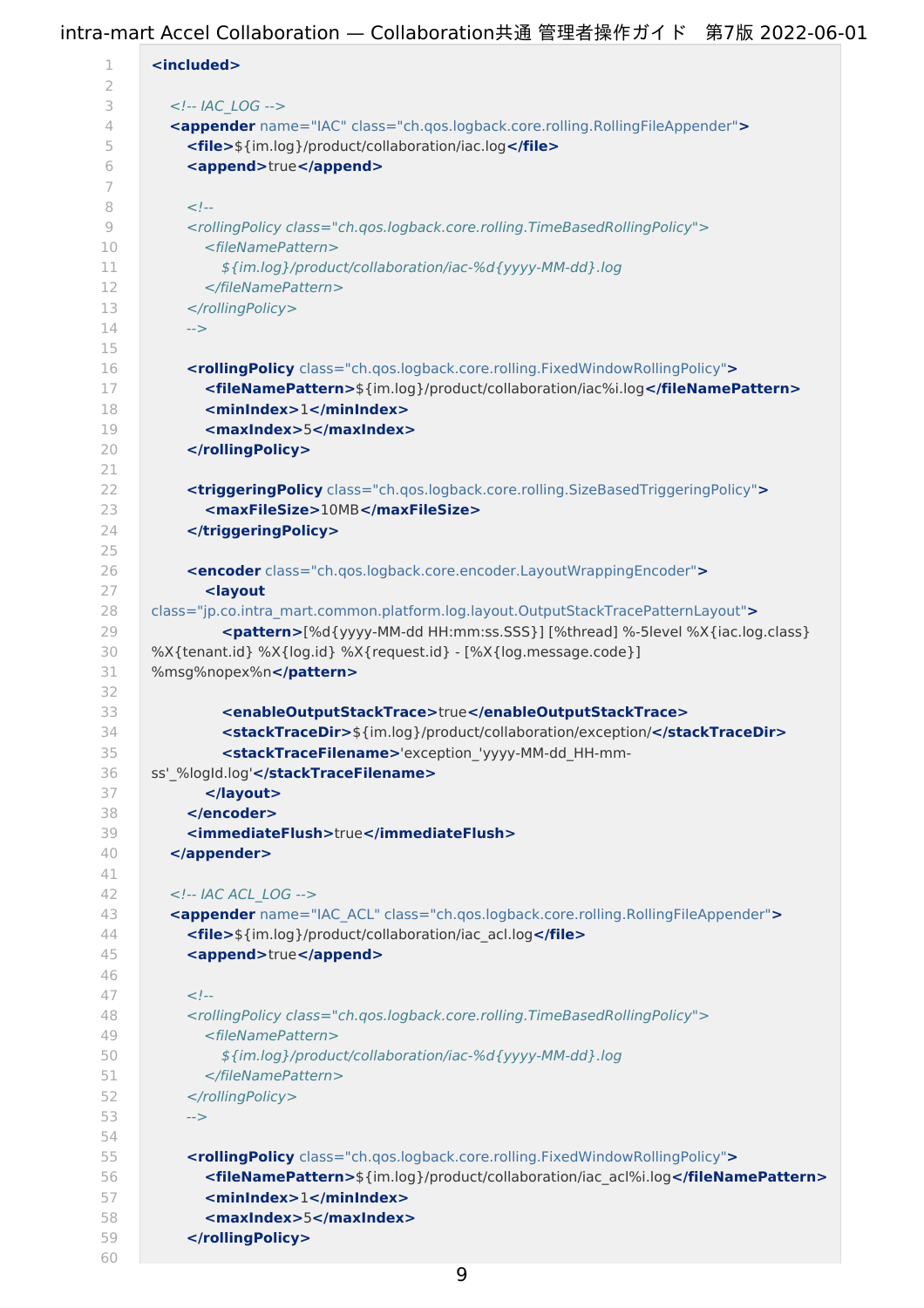#### 60 intra-mart Accel Collaboration — Collaboration共通 管理者操作ガイド 第7版 2022-06-01 61 62 63  $64$ 65 66 67 68 69 70 71 72 73 74 75 76 77 78 79 80 81 82 83 84 85 86 87 88 89 90 91 92 93  $Q_4$  $Q5$ 96 97 98 99 100 101 102 103 104 105 106 107 108 109 110 111 112 113 114 115 116 117 118 119 120 **<triggeringPolicy** class="ch.qos.logback.core.rolling.SizeBasedTriggeringPolicy"**> <maxFileSize>**10MB**</maxFileSize> </triggeringPolicy> <encoder** class="ch.qos.logback.core.encoder.LayoutWrappingEncoder"**> <layout** class="jp.co.intra\_mart.common.platform.log.layout.OutputStackTracePatternLayout"**> <pattern>**[%d{yyyy-MM-dd HH:mm:ss.SSS}] [%thread] %-5level %X{tenant.id} %X{log.id} %X{request.id} - %-105msg%nopex %X{iac.log.response.signature}%n**</pattern> <enableOutputStackTrace>**true**</enableOutputStackTrace> <stackTraceDir>**\${im.log}/product/collaboration/exception/**</stackTraceDir> <stackTraceFilename>**'exception\_'yyyy-MM-dd\_HH-mmss'\_%logId.log'**</stackTraceFilename> </layout> </encoder> <immediateFlush>**true**</immediateFlush> </appender>** <!-- IAC RESPONSE\_LOG --> **<appender** name="IAC\_RESPONSE" class="ch.qos.logback.core.rolling.RollingFileAppender"**> <file>**\${im.log}/product/collaboration/iac\_response.log**</file> <append>**true**</append>**  $<!--</math>$ <rollingPolicy class="ch.qos.logback.core.rolling.TimeBasedRollingPolicy"> <fileNamePattern> \${im.log}/product/collaboration/iac-%d{yyyy-MM-dd}.log </fileNamePattern> </rollingPolicy> --> **<rollingPolicy** class="ch.qos.logback.core.rolling.FixedWindowRollingPolicy"**> <fileNamePattern>**\${im.log}/product/collaboration/iac\_response%i.log**</fileNamePattern> <minIndex>**1**</minIndex> <maxIndex>**5**</maxIndex> </rollingPolicy> <triggeringPolicy** class="ch.qos.logback.core.rolling.SizeBasedTriggeringPolicy"**> <maxFileSize>**10MB**</maxFileSize> </triggeringPolicy> <encoder** class="ch.qos.logback.core.encoder.LayoutWrappingEncoder"**> <layout** class="jp.co.intra\_mart.common.platform.log.layout.OutputStackTracePatternLayout"**> <pattern>**[%d{yyyy-MM-dd HH:mm:ss.SSS}] [%thread] %-5level %X{tenant.id} %X{log.id} %X{request.id} - %-105msg%nopex%n**</pattern> <enableOutputStackTrace>**true**</enableOutputStackTrace> <stackTraceDir>**\${im.log}/product/collaboration/exception/**</stackTraceDir> <stackTraceFilename>**'exception\_'yyyy-MM-dd\_HH-mmss'\_%logId.log'**</stackTraceFilename> </layout> </encoder> <immediateFlush>**true**</immediateFlush> </appender>** <!-- IAC AUTHZ\_LOG --> **<appender** name="IAC\_AUTHZ" class="ch.qos.logback.core.rolling.RollingFileAppender"**>**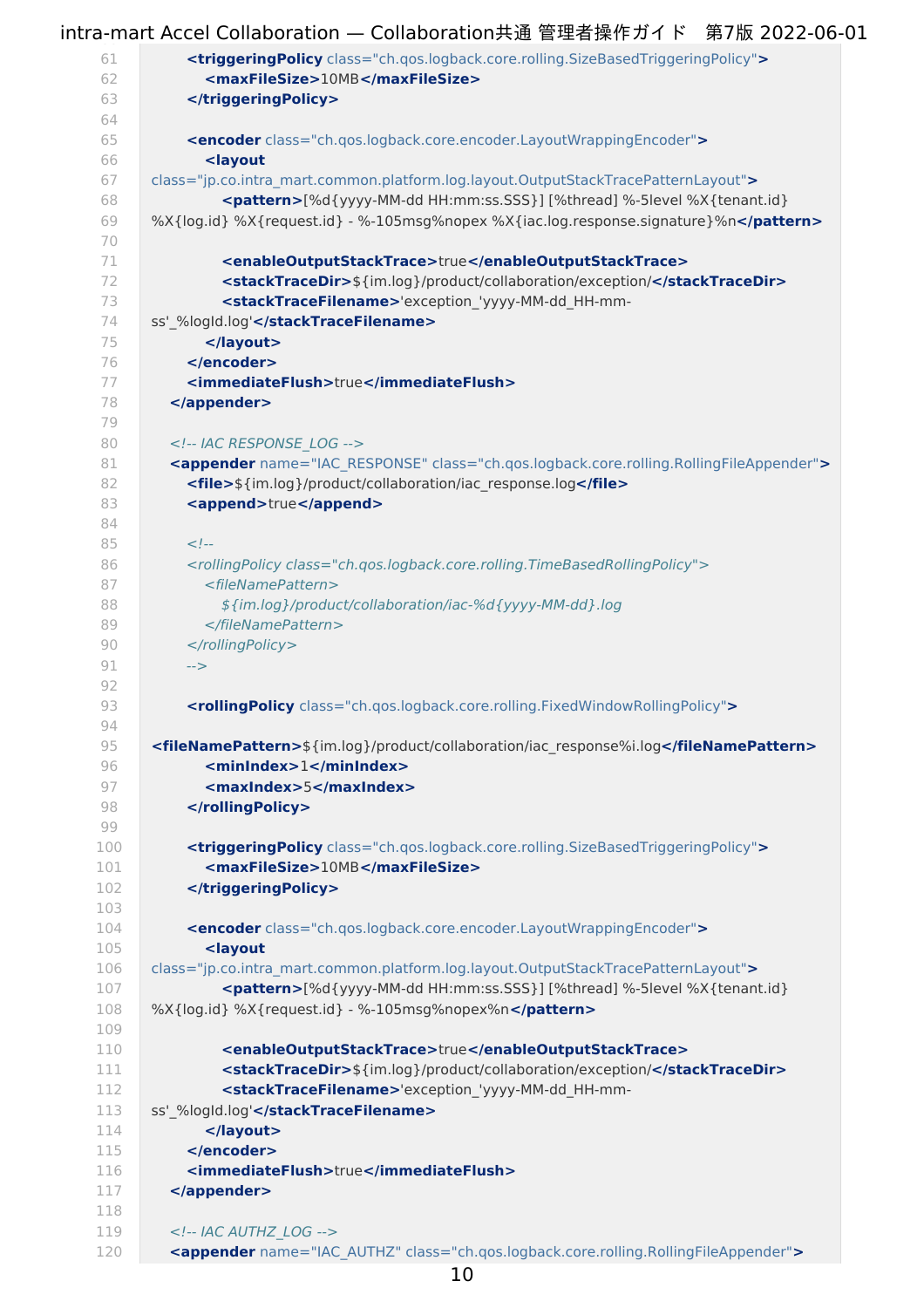<span id="page-10-1"></span><span id="page-10-0"></span>

| 121        | <file>\${im.log}/product/collaboration/iac_authz.log</file>                                         |
|------------|-----------------------------------------------------------------------------------------------------|
| 122        | <append>true</append>                                                                               |
| 123        |                                                                                                     |
| 124        | $\lt!$ !--                                                                                          |
| 125        | <rollingpolicy class="ch.gos.logback.core.rolling.TimeBasedRollingPolicy"></rollingpolicy>          |
| 126        | <filenamepattern></filenamepattern>                                                                 |
| 127        | \${im.log}/product/collaboration/iac-%d{yyyy-MM-dd}.log                                             |
| 128        |                                                                                                     |
| 129        |                                                                                                     |
| 130        | $\rightarrow$                                                                                       |
| 131        |                                                                                                     |
| 132        | <rollingpolicy class="ch.qos.logback.core.rolling.FixedWindowRollingPolicy"></rollingpolicy>        |
| 133        |                                                                                                     |
| 134        | <filenamepattern>\${im.log}/product/collaboration/iac authz%i.log</filenamepattern>                 |
| 135        | <minindex>1</minindex>                                                                              |
| 136<br>137 | <maxindex>5</maxindex><br>                                                                          |
| 138        |                                                                                                     |
| 139        | <triggeringpolicy class="ch.qos.logback.core.rolling.SizeBasedTriggeringPolicy"></triggeringpolicy> |
| 140        | <maxfilesize>10MB</maxfilesize>                                                                     |
| 141        |                                                                                                     |
| 142        |                                                                                                     |
| 143        | <encoder class="ch.qos.logback.core.encoder.LayoutWrappingEncoder"></encoder>                       |
| 144        | <layout< th=""></layout<>                                                                           |
| 145        | class="jp.co.intra mart.common.platform.log.layout.OutputStackTracePatternLayout">                  |
| 146        | <pattern>[%d{yyyy-MM-dd HH:mm:ss.SSS}] [%thread] %-5level %X{tenant.id}</pattern>                   |
| 147        | %X{log.id} %X{request.id} - %msg%n                                                                  |
| 148        |                                                                                                     |
| 149        | <enableoutputstacktrace>true</enableoutputstacktrace>                                               |
| 150        | <stacktracedir>\${im.log}/product/collaboration/exception/</stacktracedir>                          |
| 151        | <stacktracefilename>'exception 'yyyy-MM-dd HH-mm-</stacktracefilename>                              |
| 152        | ss'_%logId.log'                                                                                     |
| 153        |                                                                                                     |
| 154        |                                                                                                     |
| 155        | <immediateflush>true</immediateflush>                                                               |
| 156<br>157 |                                                                                                     |
| 158        | <logger additivity="false" name="IAC LOG"></logger>                                                 |
| 159        | <level value="info"></level>                                                                        |
| 160        | <appender-ref ref="IAC"></appender-ref>                                                             |
| 161        | <appender-ref ref="FILE"></appender-ref>                                                            |
| 162        |                                                                                                     |
| 163        |                                                                                                     |
| 164        | <logger additivity="false" name="IAC ACL LOG"></logger>                                             |
| 165        | <level value="off"></level>                                                                         |
| 166        | <appender-ref ref="IAC ACL"></appender-ref>                                                         |
| 167        | <appender-ref ref="FILE"></appender-ref>                                                            |
|            |                                                                                                     |
|            |                                                                                                     |
|            | <logger additivity="false" name="IAC RESPONSE LOG"></logger>                                        |
|            | <level value="off"></level>                                                                         |
|            | <appender-ref ref="IAC RESPONSE"></appender-ref>                                                    |
|            | <appender-ref ref="FILE"></appender-ref>                                                            |
|            |                                                                                                     |
|            | <logger additivity="false" name="IAC_AUTHZ_LOG"></logger>                                           |
|            | <level value="off"></level>                                                                         |
|            | <appender-ref ref="IAC AUTHZ"></appender-ref>                                                       |
|            | <appender-ref ref="FILE"></appender-ref>                                                            |
|            |                                                                                                     |
|            |                                                                                                     |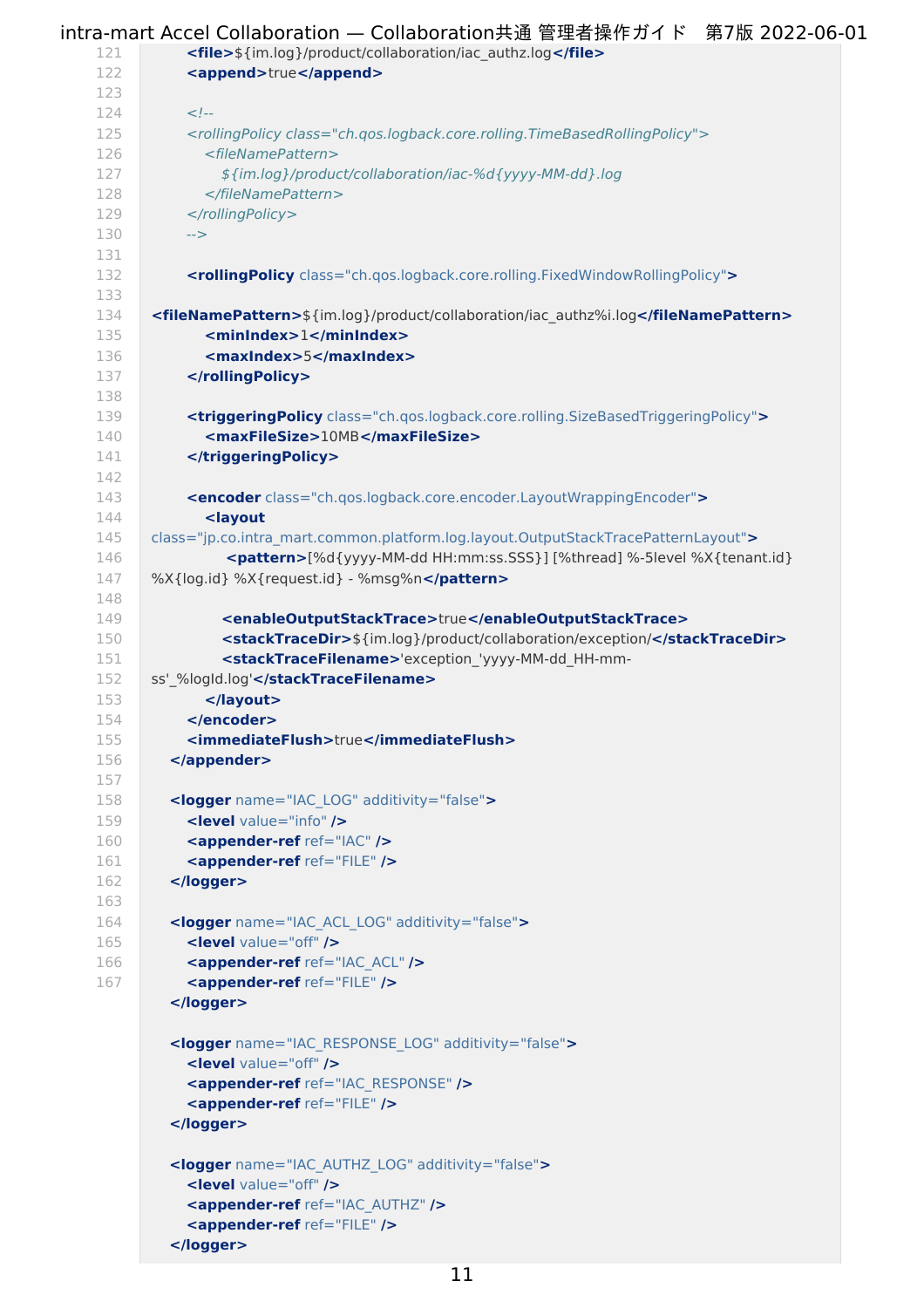#### <span id="page-11-0"></span>[IAC\\_LOG](#page-6-1)

intra-mart Accel Collaboration 全般に関するログの出力設定を行います。

<span id="page-11-1"></span>標準出力設[定](#page-11-1)

ログレベル(初期値) INFO

| 出力先 (初期値) | ファイル - \$ {im.log}/product/collaboration/iac.log |
|-----------|--------------------------------------------------|
|-----------|--------------------------------------------------|

<span id="page-11-2"></span>出力パター[ン](#page-11-2)

<span id="page-11-3"></span>利用可能なパターン文字[列](#page-11-3)

intra-mart Accel Collaboration ログで利用可能なパターン文字列は以下の通りです。 パターン文字列については「 [パターン文字列](http://www.intra-mart.jp/document/library/iap/public/im_core/im_log_specification/texts/appendix/index.html#patternstring) 」を参照してください。

| フォーマット文字列 設定有無 (初 | 期值) | 説明                                           |
|-------------------|-----|----------------------------------------------|
| %d                | Ω   | 出力日時                                         |
| %thread           | ∩   | スレッド名                                        |
| %level            | ∩   | ログレベル                                        |
| $\%X$             | ∩   | <b>MDC</b><br>利用可能なキーは「利用可能なMDCキー」を参照してください。 |
| $%$ msg           | C   | ログメッセージ                                      |

利用可能なMDCキー

intra-mart Accel Collaboration ログで利用可能なMDCのキーは以下の通りです。 MDCについては「 [MDC](http://www.intra-mart.jp/document/library/iap/public/im_core/im_log_specification/texts/appendix/index.html#patternstringmdc) 」を参照してください。

| $MDC+-$          | 設定有無(初期<br>值) | 説明                        |
|------------------|---------------|---------------------------|
| iac.log.class    | ∩             | エラーが発生したクラス               |
| tenant.id        |               | ログ出力時のアカウントコンテキストのテナント ID |
| log.id           | $\bigcap$     | ログ ID                     |
| request.id       |               | リクエストID                   |
| log.message.code | ∩             | ログメッセージコード                |

## IAC [ACL\\_LOG](#page-6-2)

intra-mart Accel Collaboration のアクセス権に関するログの出力設定を行います。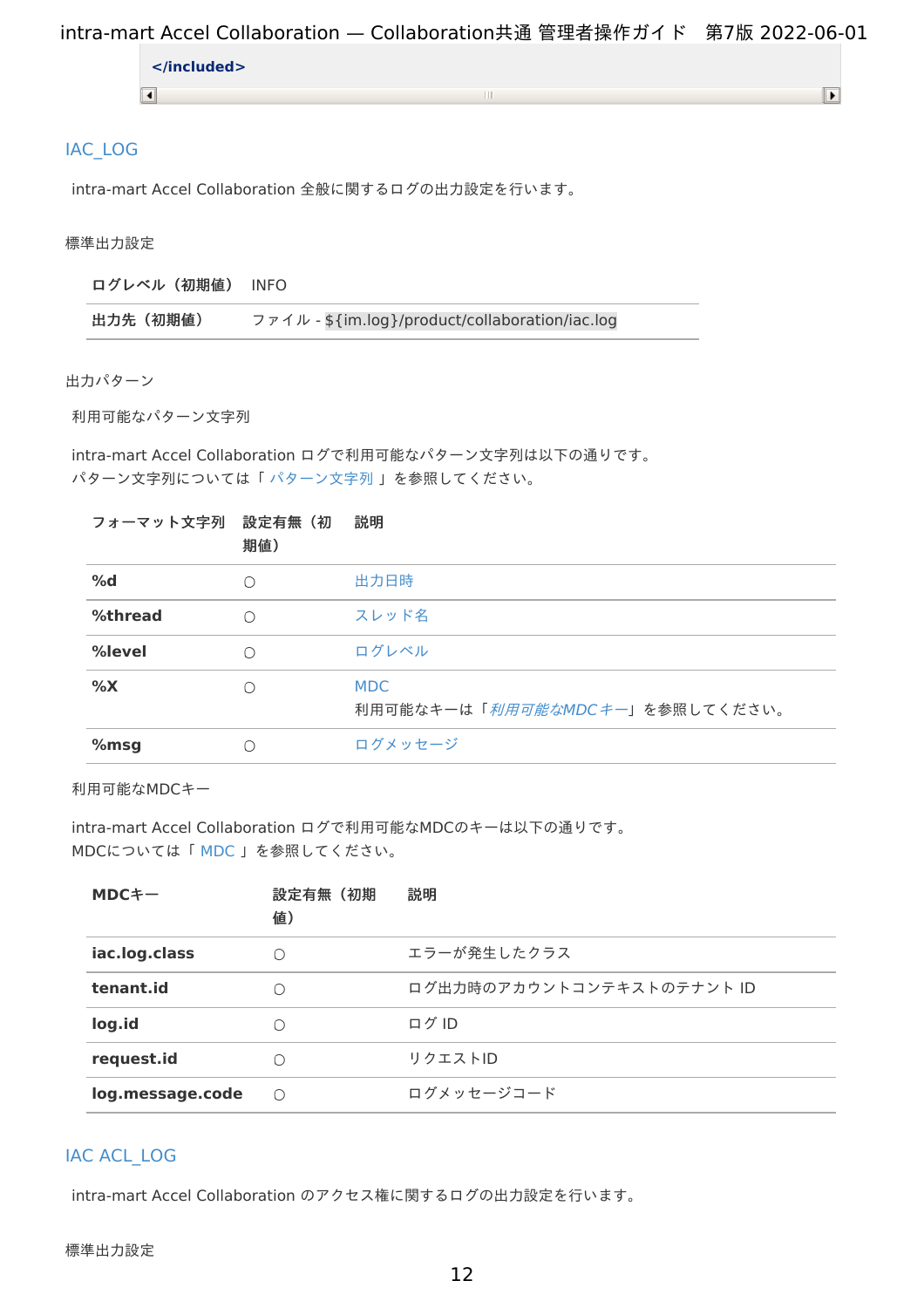<span id="page-12-1"></span><span id="page-12-0"></span>ログレベル(初期値) off

出力先 (初期値) ファイル - \${im.log}/product/collaboration/iac\_acl.log

<span id="page-12-2"></span>出力パター[ン](#page-12-2)

<span id="page-12-3"></span>利用可能なパターン文字[列](#page-12-3)

intra-mart Accel Collaboration ログで利用可能なパターン文字列は以下の通りです。 パターン文字列については「 [パターン文字列](http://www.intra-mart.jp/document/library/iap/public/im_core/im_log_specification/texts/appendix/index.html#patternstring) 」を参照してください。

#### フォーマット文字列 設定有無(初 説明

|         | 期值) |                                              |
|---------|-----|----------------------------------------------|
| %d      | ∩   | 出力日時                                         |
| %thread | ∩   | スレッド名                                        |
| %level  | ∩   | ログレベル                                        |
| %X      | ∩   | <b>MDC</b><br>利用可能なキーは「利用可能なMDCキー」を参照してください。 |
| $%$ msg | ( ) | ログメッセージ                                      |

利用可能なMDCキー

intra-mart Accel Collaboration ログで利用可能なMDCのキーは以下の通りです。 MDCについては「 [MDC](http://www.intra-mart.jp/document/library/iap/public/im_core/im_log_specification/texts/appendix/index.html#patternstringmdc) 」を参照してください。

| $MDC+-$                                  | 設定有無(初期<br>值) | 説明                        |
|------------------------------------------|---------------|---------------------------|
| tenant.id                                | $\bigcap$     | ログ出力時のアカウントコンテキストのテナント ID |
| log.id                                   | ∩             | ログ ID                     |
| request.id                               | ( )           | リクエストID                   |
| $i$ ac.log.response.signature $\bigcirc$ |               | シグネチャ文字列                  |

#### IAC [RESPONSE\\_LOG](#page-6-3)

intra-mart Accel Collaboration のレスポンスに関するログの出力設定を行います。

<span id="page-12-4"></span>標準出力設[定](#page-12-4)

ログレベル(初期値) off

出力先 (初期値) ファイル - \${im.log}/product/collaboration/iac\_response.log

出力パター[ン](#page-13-2)

利用可能なパターン文字[列](#page-13-3)

intra-mart Accel Collaboration ログで利用可能なパターン文字列は以下の通りです。 パターン文字列については「 [パターン文字列](http://www.intra-mart.jp/document/library/iap/public/im_core/im_log_specification/texts/appendix/index.html#patternstring) 」を参照してください。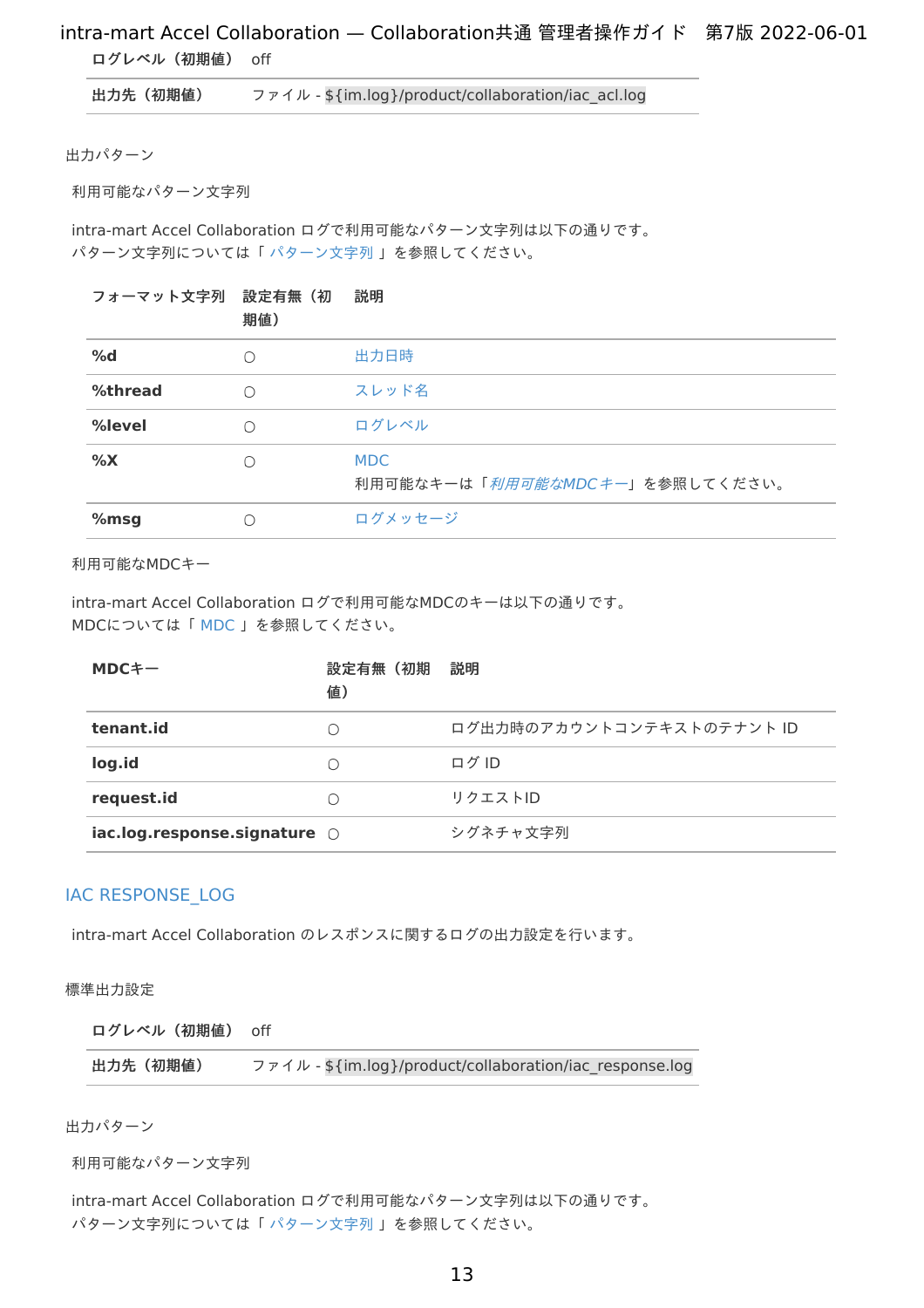<span id="page-13-3"></span><span id="page-13-2"></span><span id="page-13-0"></span>

|                   |     | $75.77 \times 100$                           |
|-------------------|-----|----------------------------------------------|
| フォーマット文字列 設定有無 (初 | 期值) | 説明                                           |
| %d                | ∩   | 出力日時                                         |
| %thread           | ∩   | スレッド名                                        |
| %level            | ∩   | ログレベル                                        |
| %X                |     | <b>MDC</b><br>利用可能なキーは「利用可能なMDCキー」を参照してください。 |
| % $msg$           |     | ログメッセージ                                      |

#### 利用可能なMDCキー

intra-mart Accel Collaboration ログで利用可能なMDCのキーは以下の通りです。 MDCについては「 [MDC](http://www.intra-mart.jp/document/library/iap/public/im_core/im_log_specification/texts/appendix/index.html#patternstringmdc) 」を参照してください。

| $MDC+-$    | 設定有無(初期<br>值) | 説明                        |
|------------|---------------|---------------------------|
| tenant.id  | ( )           | ログ出力時のアカウントコンテキストのテナント ID |
| log.id     | ( )           | ログID                      |
| request.id | ( )           | リクエストID                   |

#### <span id="page-13-1"></span>IAC [AUTHZ\\_LOG](#page-6-4)

intra-mart Accel Collaboration のスケジュール認可に関するログの出力設定を行います。

#### <span id="page-13-4"></span>標準出力設[定](#page-13-4)

ログレベル(初期値) off

出力先 (初期値) ファイル - \${im.log}/product/collaboration/iac\_authz.log

<span id="page-13-5"></span>出力パター[ン](#page-13-5)

<span id="page-13-6"></span>利用可能なパターン文字[列](#page-13-6)

intra-mart Accel Collaboration ログで利用可能なパターン文字列は以下の通りです。 パターン文字列については「 [パターン文字列](http://www.intra-mart.jp/document/library/iap/public/im_core/im_log_specification/texts/appendix/index.html#patternstring) 」を参照してください。

| フォーマット文字列 設定有無 (初 | 期值)        | 説明                                           |
|-------------------|------------|----------------------------------------------|
| %d                | $\bigcirc$ | 出力日時                                         |
| %thread           | $\bigcap$  | スレッド名                                        |
| %level            | ∩          | ログレベル                                        |
| %X                | ∩          | <b>MDC</b><br>利用可能なキーは「利用可能なMDCキー」を参照してください。 |
| % $msg$           | 〔 〕        | ログメッセージ                                      |